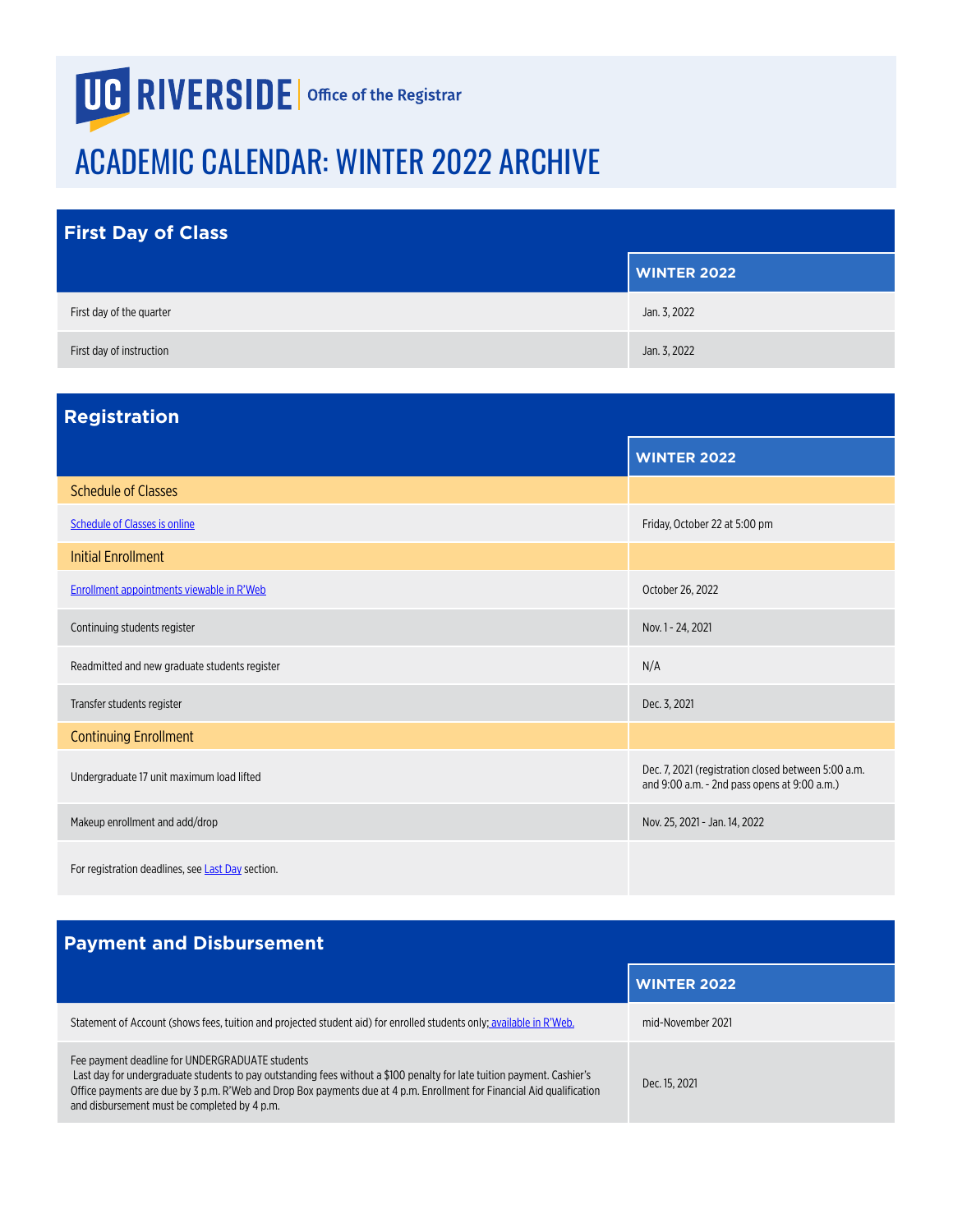<span id="page-1-0"></span>

| Last Day for undergraduate students to pay outstanding fees. If you do not pay, your classes are dropped. Cashier's Office<br>payments are due by 3 p.m. R'Web and Drop Box payments due at 4 p.m. Enrollment for Financial Aid qualification and<br>disbursement must be completed by 4 p.m.                                                                                                    | Dec. 20, 2021 |
|--------------------------------------------------------------------------------------------------------------------------------------------------------------------------------------------------------------------------------------------------------------------------------------------------------------------------------------------------------------------------------------------------|---------------|
| Fee payment deadline for GRADUATE and MEDICAL students Last Day for graduate and medical students to pay<br>outstanding fees. If you do not pay, you will be assessed a \$100 late tuition payment late fee. Cashier's Office payments are<br>due by 3 p.m. R'Web and Drop Box payments due at 4 p.m. Enrollment for Financial Aid qualification and disbursement<br>must be completed by 4 p.m. | Jan. 3. 2022  |
| Student aid refunds disbursed (by direct deposit or mail) by Student Business Services Office                                                                                                                                                                                                                                                                                                    | Jan. 3. 2022  |

**Last day to:**

|                                                                                                                                                                                                                                                                                                                                                                   | <b>WINTER 2022</b> |
|-------------------------------------------------------------------------------------------------------------------------------------------------------------------------------------------------------------------------------------------------------------------------------------------------------------------------------------------------------------------|--------------------|
| Last day to apply for readmission                                                                                                                                                                                                                                                                                                                                 | Sept. 23, 2021     |
| Last day to mail payment for tuition/fees to allow for processing time. Postmarks not considered. For payment deadlines see<br>the Payment and Disbursement section.                                                                                                                                                                                              | Dec. 1, 2021       |
| Last day to add/drop courses in R'Web (no fee) without a "W" appearing on your transcript. See When To Register for<br>R'Web availability.<br>For Winter 2022 and Spring 2022, the timing for the assignment of a 'W' has changed. Please see note below for the new<br>withdrawal deadline.                                                                      | Jan. 14, 2022      |
| Last day for undergraduates to get dean approval to enroll in 10 or fewer units (and reduced tuition). Part-Time Fee Waivers<br>are due at NOON.                                                                                                                                                                                                                  | Jan. 14, 2022      |
| Last day to add a course without dean approval (no fee). Enrollment Adjustment Forms are due at NOON.                                                                                                                                                                                                                                                             | Jan. 21, 2022      |
| Last day to withdraw from a course (no fee).                                                                                                                                                                                                                                                                                                                      | Jan. 21, 2022      |
| Last day to change grading basis (no fee).                                                                                                                                                                                                                                                                                                                        | Jan. 21, 2022      |
| Last day to withdraw from a course (\$4 Fee). Enrollment Adjustment Forms are due at NOON.<br>For Winter 2022 and Spring 2022, there is an extended deadline. Students can withdrawal without a 'W' from third week<br>through the end of eighth week with advisor approval. Any withdrawals (with a 'W') after the eighth week will require<br>College approval. | Feb. 25, 2022      |
| Last day to change grading basis or variable units (\$4 fee). Enrollment Adjustment Forms are due at NOON.                                                                                                                                                                                                                                                        | Feb. 25, 2022      |
| Last day of instruction                                                                                                                                                                                                                                                                                                                                           | Mar. 11, 2022      |
| Last day to withdraw from UCR for the full term                                                                                                                                                                                                                                                                                                                   | Mar. 11, 2022      |
| Last day to complete work in order to remove an incomplete grade from the prior quarter                                                                                                                                                                                                                                                                           | Mar. 18, 2022      |
| Last day of the quarter                                                                                                                                                                                                                                                                                                                                           | Mar. 18, 2022      |

| <b>Finals and Grades</b>  |                    |
|---------------------------|--------------------|
|                           | <b>WINTER 2022</b> |
| <b>Final examinations</b> | Mar. 12 - 18, 2022 |
| Grades available on R'Web | Mar. 28, 2022      |